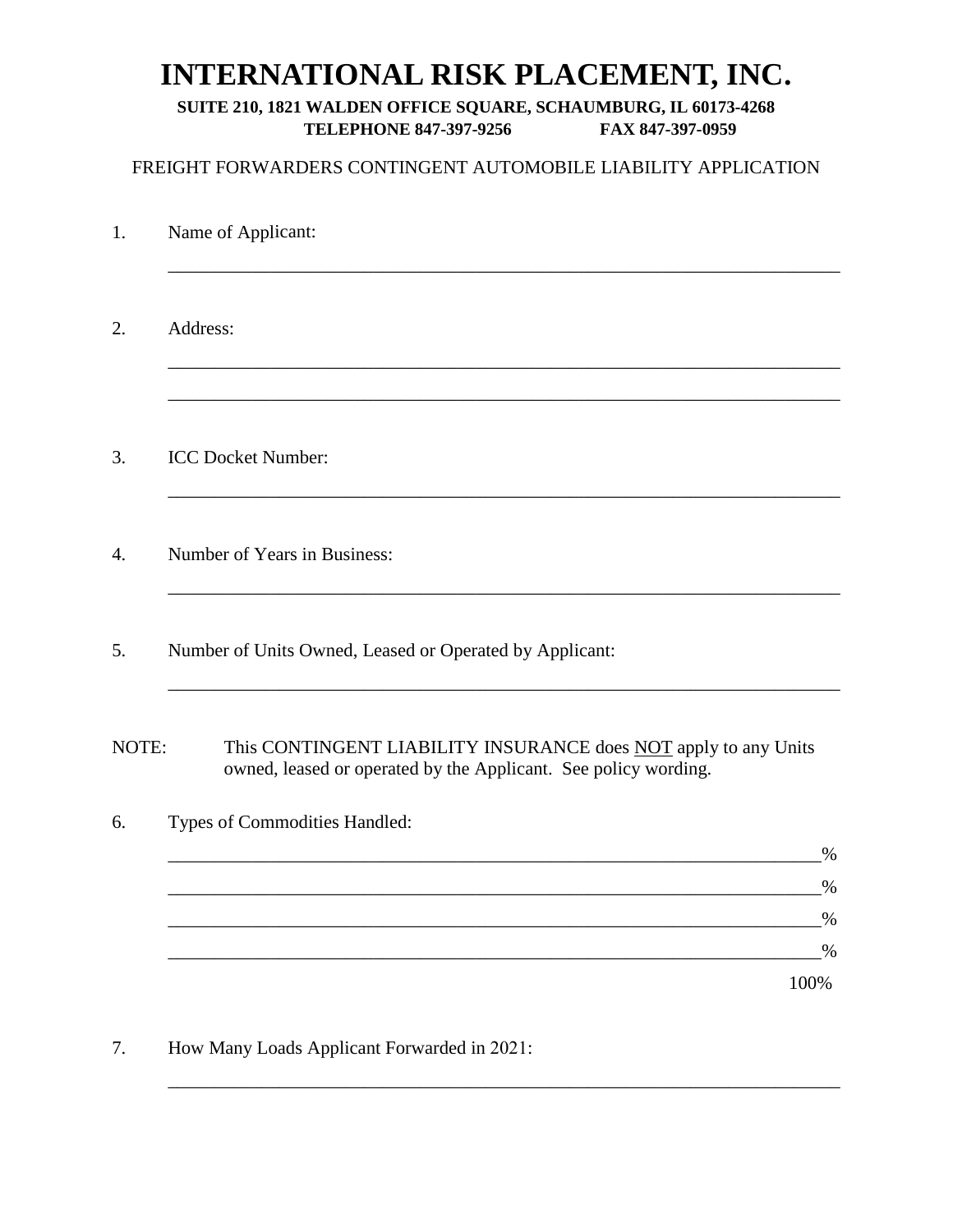# **INTERNATIONAL RISK PLACEMENT, INC.**

#### SUITE 210, 1821 WALDEN OFFICE SQUARE, SCHAUMBURG, IL 60173-4268 **TELEPHONE 847-397-9256** FAX 847-397-0959

## FREIGHT FORWARDERS CONTINGENT AUTOMOBILE LIABILITY APPLICATION PAGE TWO

- 8. **Estimate Gross Receipts Forthcoming Year:**
- 9. Past Three Years Gross Receipts:  $2020/2021$  and  $\overline{2020/2021}$ 2019/2020
- 10. In The Past Three Years Have You Been Named In A Suit:

**Explanation:** 

11. In The Past Three Years Have Any Claims Been Paid on Your Behalf Explain:

If New In Business, State Experience: 12.